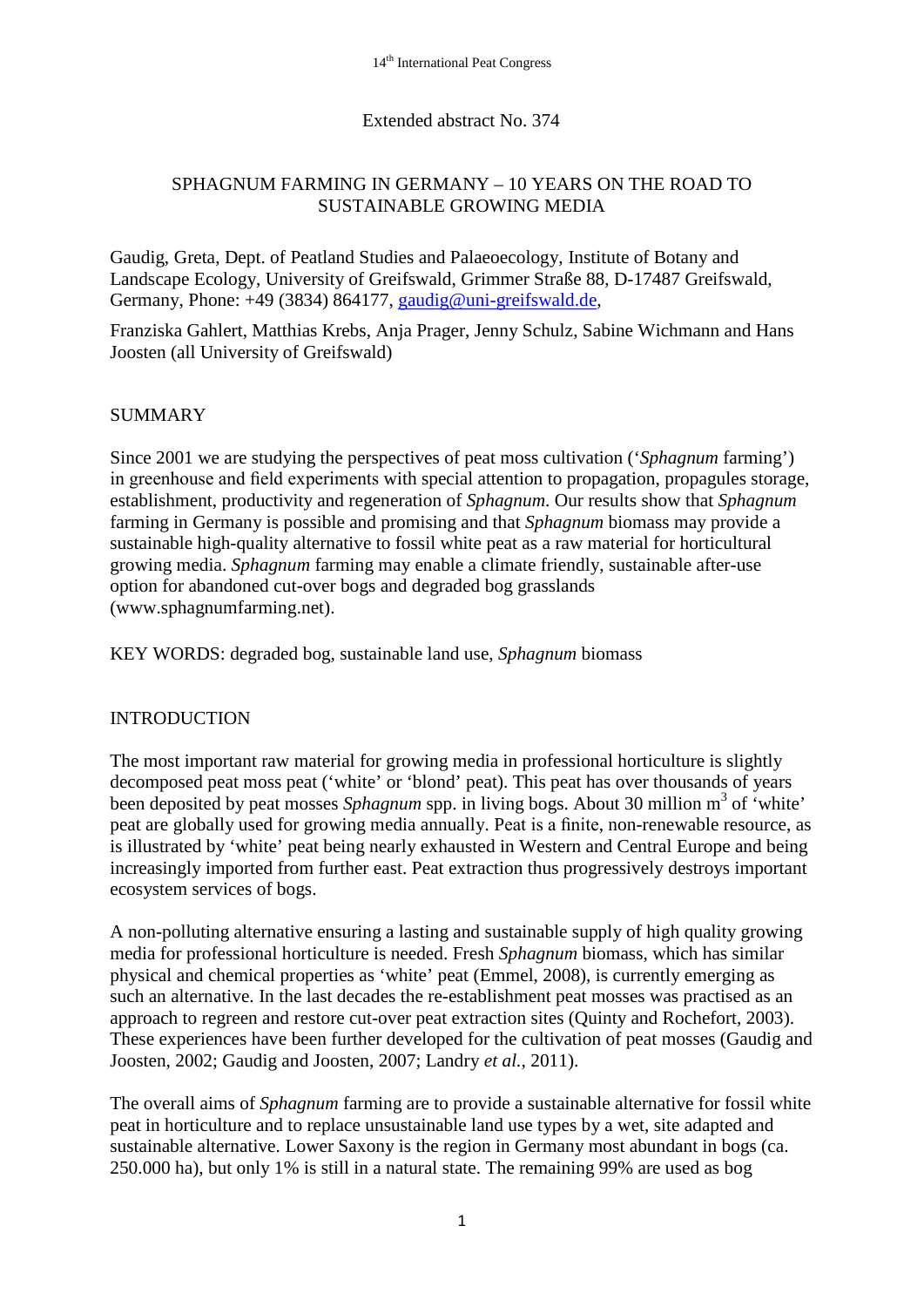grassland  $(58\% = \text{ca. } 145.000 \text{ ha})$ , for peat extraction  $(12\%, \text{incl. } \text{areas}$  rewetted after peat extraction), for arable agriculture (e.g. maize cultivation) and forestry (8%) or consist of drained and fallow degeneration stages (21%) (NLWKN 2006). Virtually the entire bog area is thus losing carbon and heavily emitting greenhouse gases. *Sphagnum* farming allows to use abandoned cut-over bogs and degraded bog grasslands in a climate friendly, sustainable way and to restore many ecosystem services of mires (Barthelmes *et al.*, this volume; Wichmann *et al.*, this volume).

Beside degraded bogs, we surveyed open water areas as potential areas for *Sphagnum* farming using specially constructed floating mats. This option allows bog waters not only to be used as water reservoirs to irrigate cultivated areas in dry periods, but also as additional *Sphagnum* farming areas. A mosaic of rewetted peat areas (with on-the-ground cultivation) and deeper waters (with floating mat cultivation) may present the optimal combination for *Sphagnum* farming on degraded bogs (Fig. 1). In addition, floating mat cultivation is being tested in acid water bodies on abandoned opencast lignite mining areas (Blievernicht *et al.*, 2011).



Fig. 1. Mosaic of degraded bogs a) with current land use and management and b) with *Sphagnum* farming and our associated research projects. (from Gaudig, 2008)

After an initial literature survey in 2001, the prospects of *Sphagnum* farming in Germany have been investigated by the University of Greifswald and various partners in four projects:

- 1. PEATMOSS Peat moss as a renewable resource (2004-2007)
- 2. MOOSFARM Production of a sustainable and environmentally friendly substitute for peat in professional horticulture by *Sphagnum* farming on floating mats (2007-2010)
- 3. PROSUGA Industrial cultivation of peat moss for the production of innovative growing media for horticulture (2010-2013)
- 4. MOOSGRÜN Peat moss cultivation on bog grassland (2010-2013)

We conducted greenhouse and field experiments with respect to propagation, propagules storage, establishment, productivity and regeneration of *Sphagnum* on cut-over bogs, floating mats and former bog grassland (Tab. 1). This paper presents an overview of the results and gives an outlook of *Sphagnum* farming in Germany.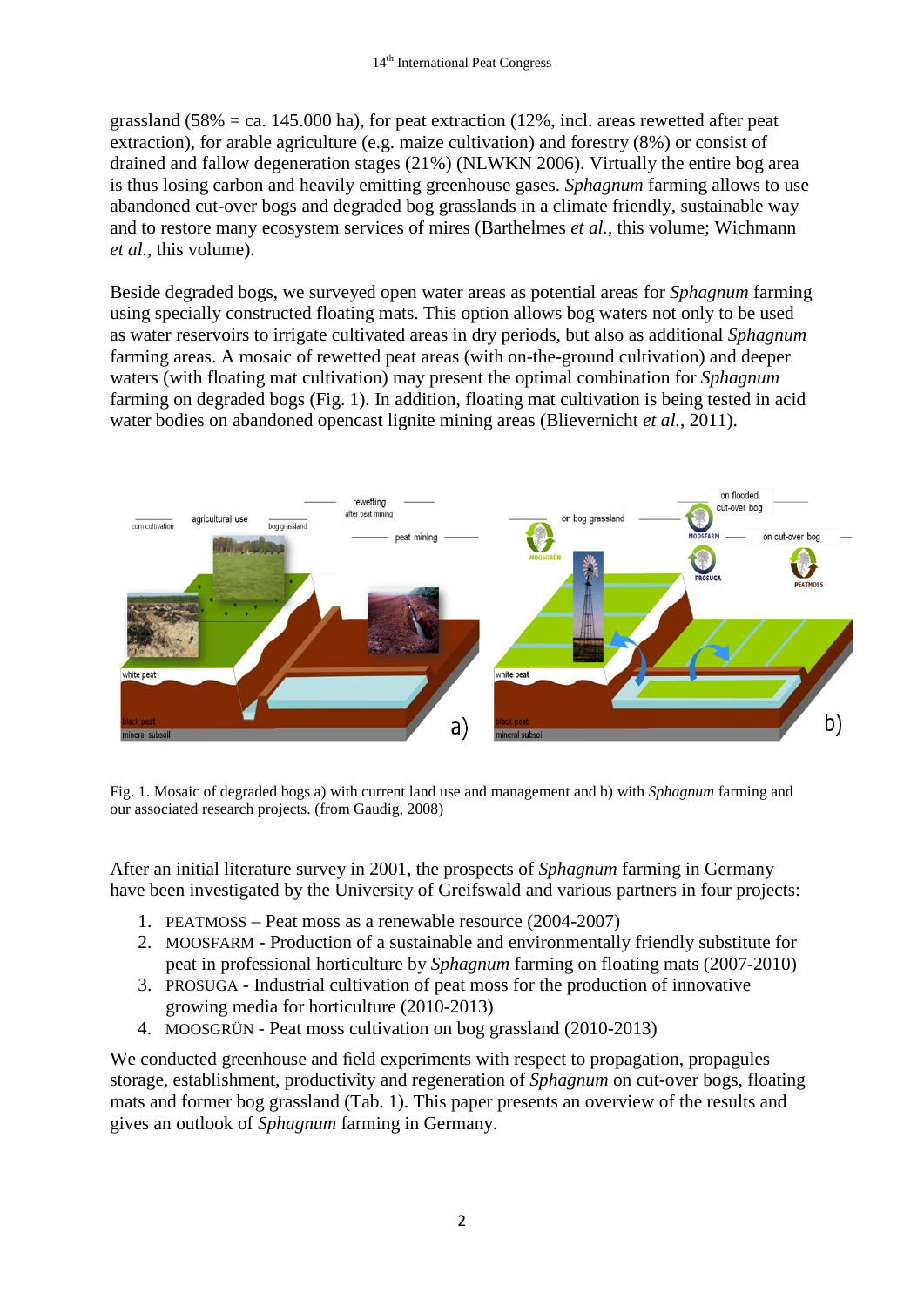| theme         | climate      | factors                                      | project         |
|---------------|--------------|----------------------------------------------|-----------------|
| propagation   | greenhouse   | vegetative: application density, fragment    | PEATMOSS,       |
|               |              | size, fertilization, Sphagnum species, stem  | <b>PROSUGA</b>  |
|               |              | segment, growing medium                      |                 |
|               | greenhouse   | generative: Sphagnum species, growing        | <b>PROSUGA</b>  |
|               |              | medium, fertilization                        |                 |
| storage of    | greenhouse   | Sphagnum species, duration and               | <b>PROSUGA</b>  |
| propagules    |              | temperature, drying, growing medium          |                 |
| establishment | greenhouse   | Sphagnum species, fragment size              | <b>MOOSFARM</b> |
|               | cut-over bog | thickness and density of straw mulch         | <b>PEATMOSS</b> |
|               |              | coverage, coverage vascular plants           |                 |
|               | former bog   | Sphagnum species, fragment size, thickness   | MOOSGRÜN        |
|               | grassland    | and density of straw mulch coverage, site    |                 |
|               |              | preparation method                           |                 |
| productivity  | greenhouse   | Sphagnum species, Sphagnum mix, water        | <b>PEATMOSS</b> |
|               |              | level, water quality, fertilization, shading |                 |
|               | cut-over bog | Water level, coverage vascular plants        | <b>PEATMOSS</b> |
|               | flooded bog, | Sphagnum species, Sphagnum mix, fragment     | <b>MOOSFARM</b> |
|               | greenhouse   | size, coverage type, floating mat type       |                 |
|               | former bog   | Sphagnum species, fragment size, coverage    | MOOSSGRÜN       |
|               | grassland    | type and density, site preparation method    |                 |
| regeneration  | cut-over bog | after cutting                                | MOOSGRÜN        |

Table 1. Experiments at the University of Greifswald.

#### MATERIALS AND METHODS

Peat moss was cultivated in the greenhouse in different sized plant containers filled with steamed peat or a nutrient solution after Rudolph *et al.* (1988). Different water levels were maintained by irrigating with demineralised water (several times a day). Every week or every third week the mosses were provided with a nutrient solution a) after Rudolph *et al.* (1988) or b) proportional to the annual deposition in Lower Saxony or c) with different concentrations of phosphorus and potassium.

Field experiments were established in Northwest Germany (Lower Saxony) in Ramsloh (cutover bog, plot size 1.200 m²; N53°5.31'; E 07°38.90' PEATMOSS, MOOSFARM) and Rastede (former bog grassland, plot size 4 ha; N 53°15.80'; E 08°16.05' MOOSGRÜN). *Sphagnum* fragments or whole mosses were spread an Table 1. Experiments at the University of Greifswald.

d subsequently covered with straw mulch to provide a suitable microclimate (Quinty and Rochefort, 2003). On the floating mats mosses and straw were fixed with a net. To keep the surface sufficiently wet (on-the-ground cultivation) a subsurface (Ramsloh) or surface (Rastede) irrigation system was installed.

We monitored vegetation development, *Sphagnum* growth (e.g. coverage, length, number of capitula, biomass) and water levels in permanent plots with a size of 10x10 cm (greenhouse) to 25x25 cm (field).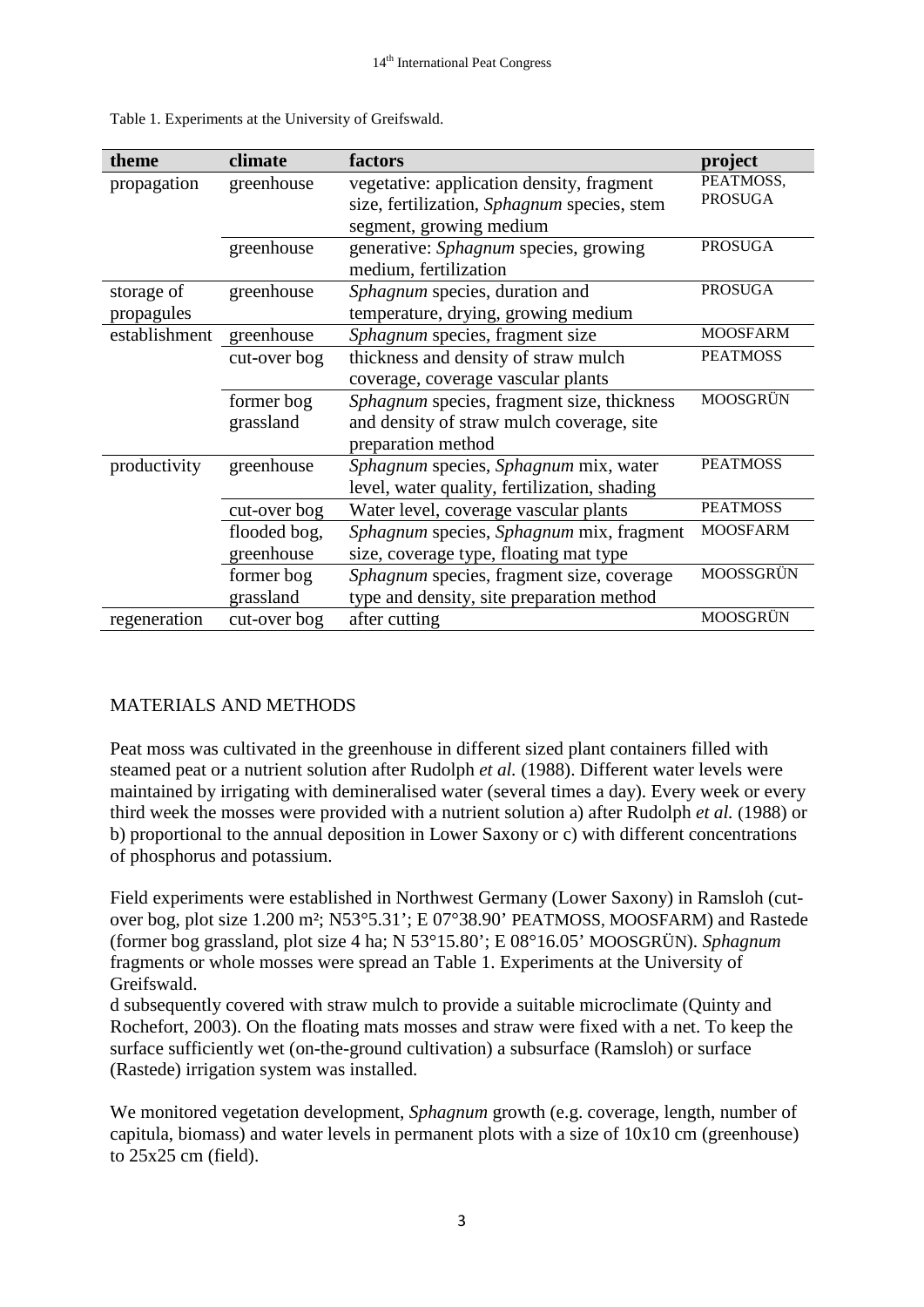## RESULTS

## **Growing media**

The literature survey (Gaudig and Joosten, 2002) revealed rapid mass losses of *Sphagnum* biomass in the first phases of peat formation. To maximize yields the initial idea of substituting the fossil 'white' peat by "cultivated" peat (Joosten 1998, Gaudig and Joosten, 2002) was abandoned to focus on *Sphagnum* farming, i.e. harvesting as early as possible and using fresh *Sphagnum* biomass. The suitability of *Sphagnum* biomass as a raw material for horticultural growing media – up to a proportion of 100% – was tested successfully in plant cultivation experiments by our partners (Emmel, 2008).

### **Propagation**

Methods for generative and vegetative reproduction were investigated in order to produce sufficient *Sphagnum* propagules to establish large-scale *Sphagnum* farming sites.

Spores of different *Sphagnum* species appeared to germinate well and to build protonemata and first plantlets on various subsoils in greenhouse experiments, nut not in the field. After moss lawns with branches had been formed, the lawns were transplanted to the field and were fully established three months later (Gahlert *et al.*, this volume).

Large ( $> 5$  mm) vegetative fragments initially produced more biomass, against small fragments (1-3 mm) more capitula. Fragments produced many capitula when growing submerged under aeration but not more than on wet peat.

Propagules of *Sphagnum palustre* stored for up to twelve months at 6°C developed lawns with a similarly vital moss cover as fresh propagules. Fresh propagules, however, produced significantly more biomass when growing on peat. The fresher the propagules the better they are suited for *Sphagnum* farm establishment (Prager *et al.*, this volume).

#### **Establishment**

In greenhouse experiments large propagules (5-10 cm) started increasing length and cover faster than small propagules (1-3 mm). These results were confirmed by field experiments, where *Sphagnum palustre* spread as entire plants established best both on peat (Krebs *et al.*, this volume) and on floating mats.

At the (manually installed) study plot in Ramsloh a dense, well-growing *Sphagnum papillosum* lawn (mean coverage > 90%) had developed after 3.5 years. Establishment was faster in parts with lower straw mulch coverage (Kamermann and Blankenburg, 2008) and significantly slower with both too much straw (90% straw cover still after six months) and without straw. However, our results indicate that establishment can be accelerated by maintaining continuously high water levels.

# **Productivity**

Our experiments in the greenhouse showed that a high and stable water level is the most decisive factor for *Sphagnum* growth whereas fertilisation has only minor effect (Gaudig, 2008). Productivity values mainly ranged between 3 and 6 t dry mass ha<sup>-1</sup> yr<sup>-1</sup>. In the field (Ramsloh) productivity of *Sphagnum papillosum* reached after the establishment phase mean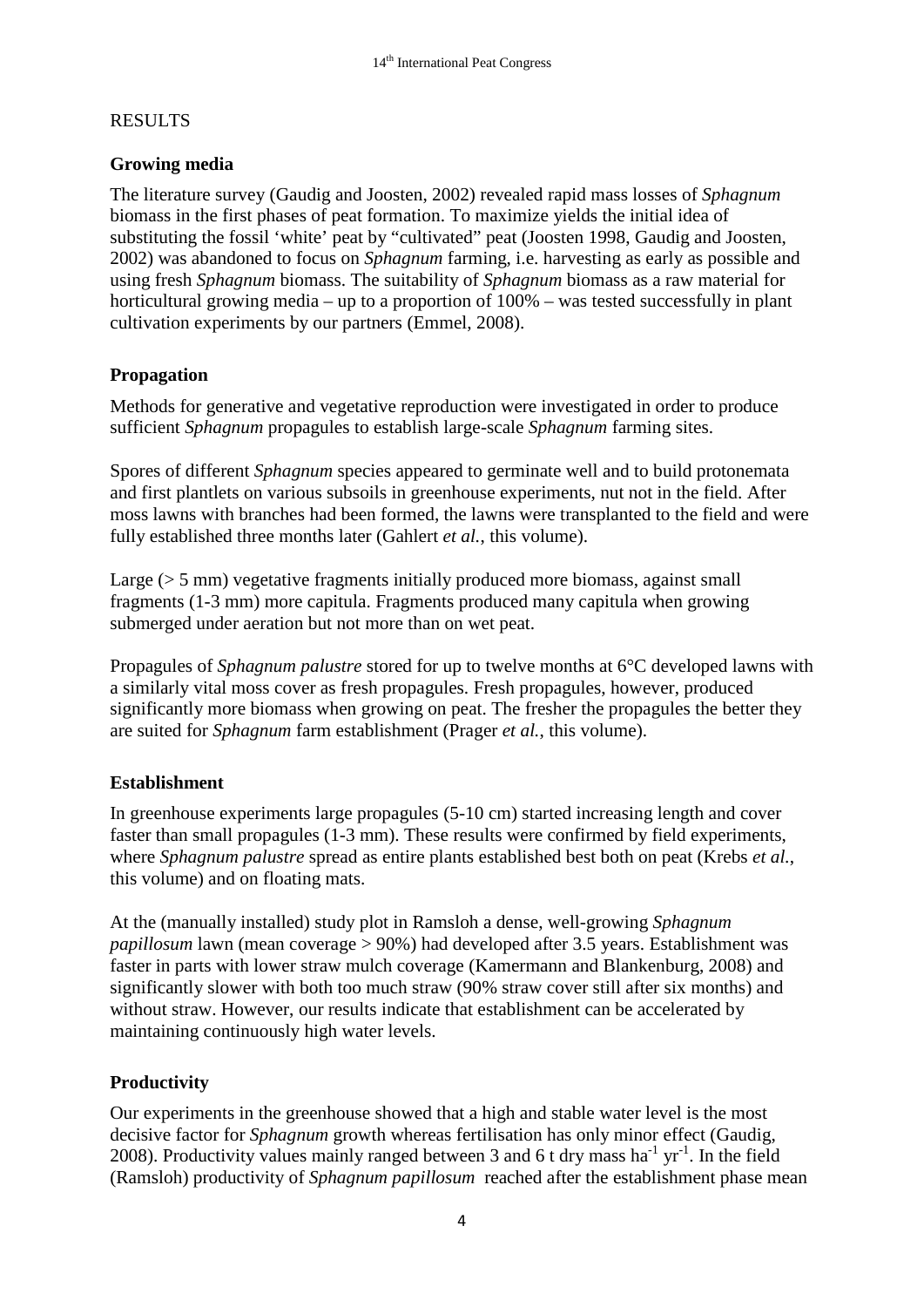values of 3.6 t dry mass ha<sup>-1</sup> yr<sup>-1</sup> with highest productivity (5 t dry mass ha<sup>-1</sup> yr<sup>-1</sup>) being reached on sites with permanently high water levels. Peat mosses growing on floating mats produced between 2 and 3.5 t dry mass ha<sup>-1</sup> yr<sup>-1</sup> (mean values for single species), with Sphagnum palustre being the most productive species (up to 6.9 t dry mass ha<sup>-1</sup> yr<sup>-1</sup>).

#### **Regeneration**

Six month after cutting the peat mosses to a length of 2 to 5 cm only 15% had regenerated new capitula. Another six month later new capitula covered 80% and after 2.5 years almost 100%.

### **CONCLUSION**

After ten years we know:

- That *Sphagnum* biomass is a suitable raw material for horticultural growing media. In future new and adapted *Sphagnum* based substrates have to be developed for more and more applications in horticulture.
- Which *Sphagnum* species are suitable both for growing media and for *Sphagnum* farming and which not. So far we used only mosses of a few origins. Further selection is needed to find better provenances.
- How *Sphagnum* farming on rewetted peat areas (with on-the-ground cultivation) and deeper water (with floating mat cultivation) works and which risks are to be expected. Future challenge is to mechanize the entire production process to foster broad implementation of *Sphagnum* farming. Machines and methods have to be developed for mass production of *Sphagnum* propagules and for managing and harvesting *Sphagnum* cultures.
- That farming *Sphagnum* biomass is already profitable for niche markets with high revenues, but so far cannot compete with low-priced white peat. The external costs of peat extraction and drainage based peatland use on the one hand and the external benefits of *Sphagnum* farming for society on the other hand provide, however, good reasons for facilitating the sustainable production of this promising, renewable raw material (Wichmann *et al.*, this volume).

The road to sustainable growing media is not a dead-end street; we are on the ramp to the highway.

#### ACKNOWLEDGEMENTS

The research projects have been facilitated by the German Agency of Renewable Resources (FNR), the German Federal Ministry of Economy (BMWi), the German Peat Society (DGMT), Torfwerk Moorkultur Ramsloh Werner Koch GmbH & Co. KG, Deutsche Torfgesellschaft mbH, Klasmann-Deilmann GmbH, mst-Draenbedarf GmbH, Niedersaechsische Rasenkulturen NIRA GmbH & Co. KG, Rosengut Langerwisch GmbH & Co. KG, Kaliebe & Leidholdt Gartenbauspezialprodukte GbR, and Hartmann Ingenieure GmbH whose financial and in-kind support is gratefully acknowledged. We thank our project partners for the fruitful cooperation.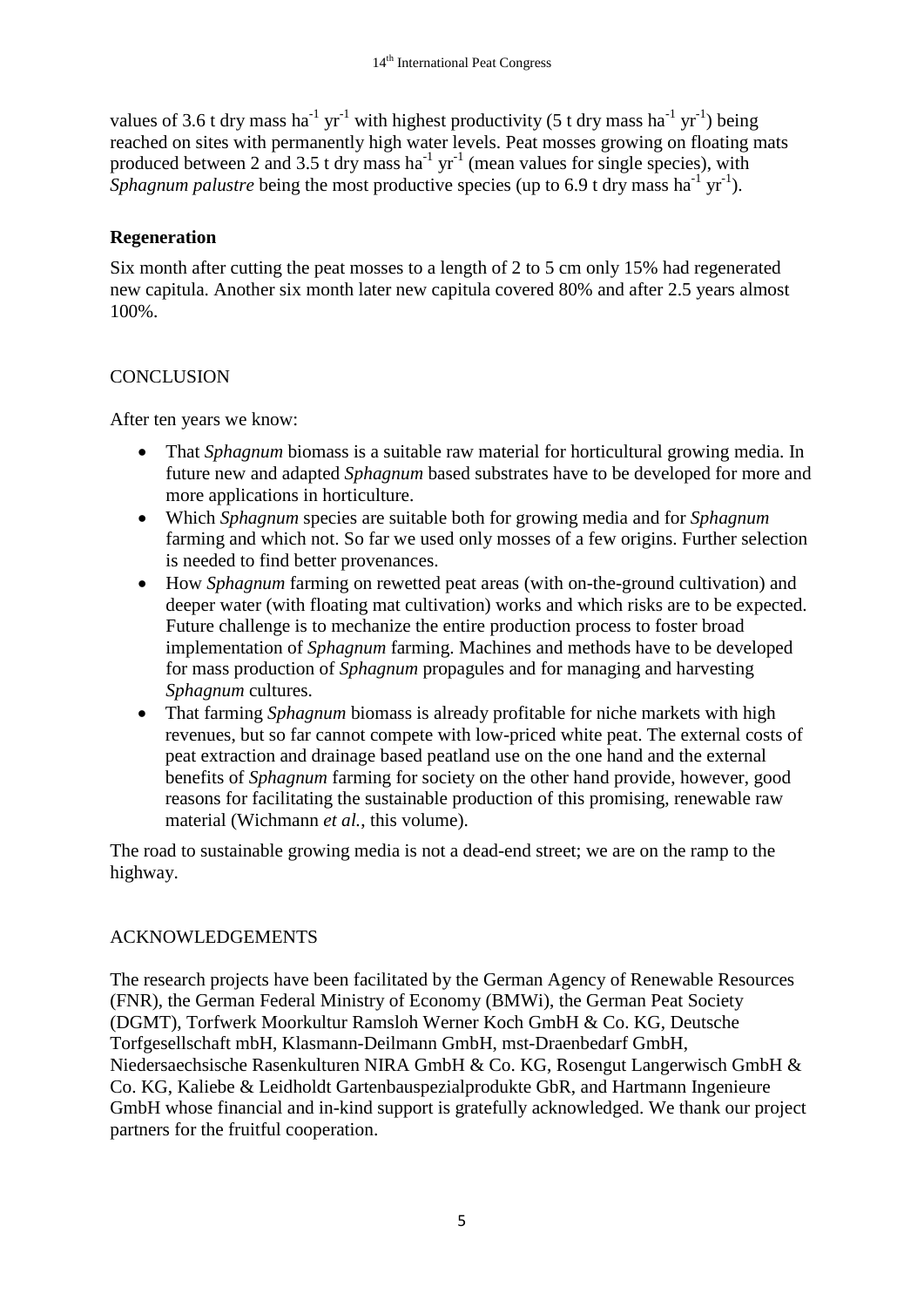#### **REFERENCES**

Barthelmes, A., Dommain, R. and Joosten, H. (2012). Global potential of paludiculture as land use alternative for rewetted peatlands. *This volume*.

Blievernicht, A., Irrgang, S., Zander, M. and Ulrichs, C. (2011). Produktion von Torfmoosen (*Sphagnum* sp.) als Torfersatz im Erwerbsgartenbau (Production of peat mosses (*Sphagnum* sp.) as an alternative for peat in professional horticulture). *Gesunde Pflanze* 4: 125-131.

Emmel, M. (2008). Growing ornamental plants in *Sphagnum* biomass. *Acta Horticulturae* **779**: 173-178.

Gahlert, F., Prager, A., Schulz, J., Krebs, M., Gaudig, G. and Joosten, H. (2012). *Sphagnum* propagules from spores: first experiences. *This volume*.

Gaudig, G. and Joosten, H. (2002). Peat moss (*Sphagnum*) as a renewable resource - an alternative to *Sphagnum* peat in horticulture. In G. Schmilewski and L. Rochefort (eds.), *Peat in horticulture. Quality and environmental challenges. Int. Peat Society, Jyväskylä*, pp. 117- 125.

Gaudig, G. and Joosten, H. (2007). *Sphagnum* farming: local agricultural production of a horticultural peat substitute. [http://www.pole-tourbieres.org/docs/Lamoura\\_Gaudig.pdf](http://www.pole-tourbieres.org/docs/Lamoura_Gaudig.pdf)

Gaudig, G. (2008). *Sphagnum* farming in progress – experiences and perspectives. In Farrell, C. and Feehan, J. (eds.). *After Wise Use – the Future of Peatlands. Proceedings of the 13th International Peat Congress, Tullamore. Int. Peat Society, Jyväskylä,* pp. 168-171.

Joosten, H. (1998). Peat as a renewable resource: the road to paludiculture. In Malterer, T., Johnson, K. and Steward, J. (eds.). *Peatland restoration and reclamation – tequniques and regulatatory considerations. Proceedings of the Int. Peat Symposium, Duluth. Int. Peat Society, Jyskä,* pp. 56-63.

Kamermann, D. and Blankenburg, J. (2008). Erfahrungen und Ergebnisse eines Feldversuchs im Projekt "Torfmoos als nachwachsender Rohstoff" (Experiences and results of a field experiment in the project "Peat moss as renewable resource"). *Telma* 38: 121-144.

Krebs, M., Gaudig, G. and Joosten, H. (2012). *Sphagnum* farming on bog grassland in Germany – first results. *This volume*.

Landry, J., Pouliot, R., Gaudig, G., Wichmann, S. and Rochefort, L. (2011). *Sphagnum* farming workshop in the Canadian Maritimes: international research efforts and challenges. *IMCG-Newsletter* **2/3**: 42-44.

NLWKN (Niedersächsischer Landesbetrieb für Wasserwirtschaft, Küsten- und Naturschutz) (2006). 25 Jahre Niedersächsisches Moorschutzprogramm (25 years Mire Conservation Programme of Lower Saxony). *Informationsdienst Naturschutz Niedersachsen* **3**: 151-180.

Prager, A. , Gaudig, G., Krebs, M., Schulz, J., Gahlert, F. and Joosten, H. (2012). Are *Sphagnum* propagules still vital when stored up to 12 months in a fridge? *This volume*.

Quinty, F. and Rochefort, L. (2003). *Peatland Restoration Guide*. Canadian *Sphagnum* Peat Moss Association & New Brunswick Department of Natural Resources and Energy. Second Edition, 106 p. http://www.peatmoss.com/pdf/Englishbook.pdf